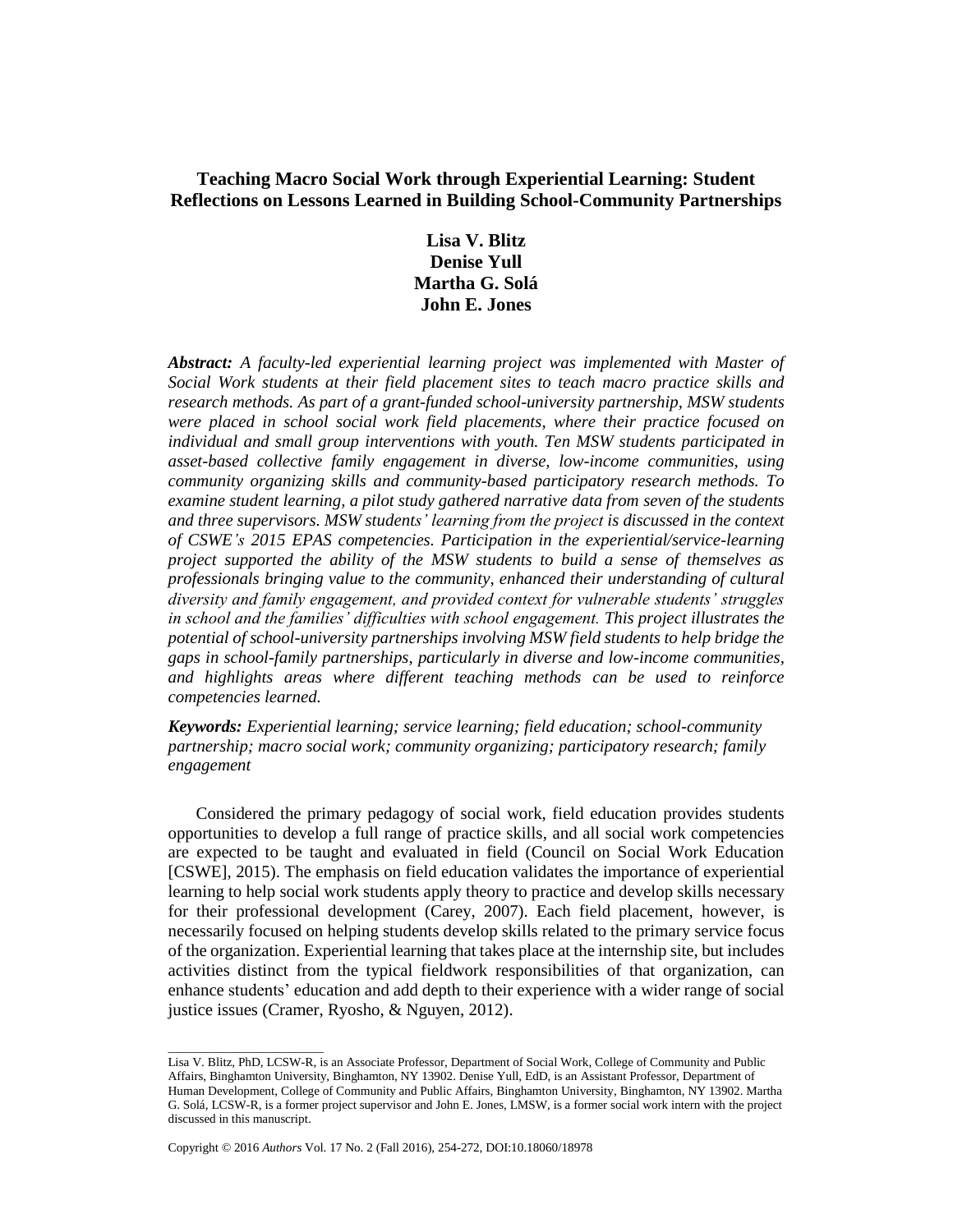Social work students may struggle to understand how individual and family practice relates to macro work (Miller, Tice, & Harnek Hall, 2008), and social work educators may struggle with teaching research, community work, and policy in ways that help students value these as relevant in social work practice (Sather, Weitz, & Carlson, 2007). Experiential and service-learning is increasingly used to teach macro-level knowledge and skills (Bringle & Steinberg, 2010; Lemieux & Allen, 2007) and can be particularly beneficial in teaching practice competencies that may not be emphasized in traditional field placements. When engaged in experiential learning, social work students increase competency in areas such as research (Jacobson & Goheen, 2006), data-driven practice (Shaw, Lee, & Wulczyn, 2012), and policy practice (Rocha, 2000). Additionally, evaluation of social work student learning is increasingly focused on observation of students' competency in practice skills (CSWE, 2015), however, observing macro social work skills can be challenging in classroom-based instruction.

Different models of experiential learning include activities that emphasize selfdiscovery, which often involve class or group projects, and those which take students outside of the classroom to gain knowledge and develop awareness of people and communities (Cramer et al., 2012). Teaching research methods, community organizing skills, and policy issues through experiential learning in tandem with traditional field placements is a method of teaching that engages students in learning macro skills. This paper describes one such project, conducted with Master of Social Work (MSW) students at their social work field placements in public middle schools. The focus of this paper is on the MSW students' learning in the context of the related 2015 Educational Policy and Accreditation Standards (EPAS) competencies (CSWE, 2015). The project is described to give context to the students' educational experiences. Students' reflections on their learning illustrate how participation in the project taught and reinforced macro social work competencies. Highlights are shared regarding different teaching strategies that may help MSW students develop macro practice skills.

## **Benefits of Experiential and Service-Learning**

Universities can create a lasting impact in the community through deep engagement and a commitment to using university resources for community transformation through community-based experiential learning projects (Kronick & Cunningham, 2013). For social work students, experiential learning can be transformative. Some students come to their MSW program with limited exposure to critical reflection about social justice issues and scant knowledge of how equity ideals can be put into action (Jones, 2009). Experiential learning that contributes to social change and centers around reflection on the process provides in-vivo teaching opportunities to facilitate students' learning. Students engaged in experiential learning show increased self-awareness and improved cultural competency (Pugh, 2014), have a more nuanced understanding of the population (Cheek, Rector, & Davis, 2007), and also show a more complex understanding of, and commitment to, social justice (Cramer et al., 2012).

Experiential education can take the form of service-learning. Student reflection on the learning activities and their role in the community is critical to service-learning, a process that promotes students' civic responsibility (Bringle & Steinberg, 2010). The combination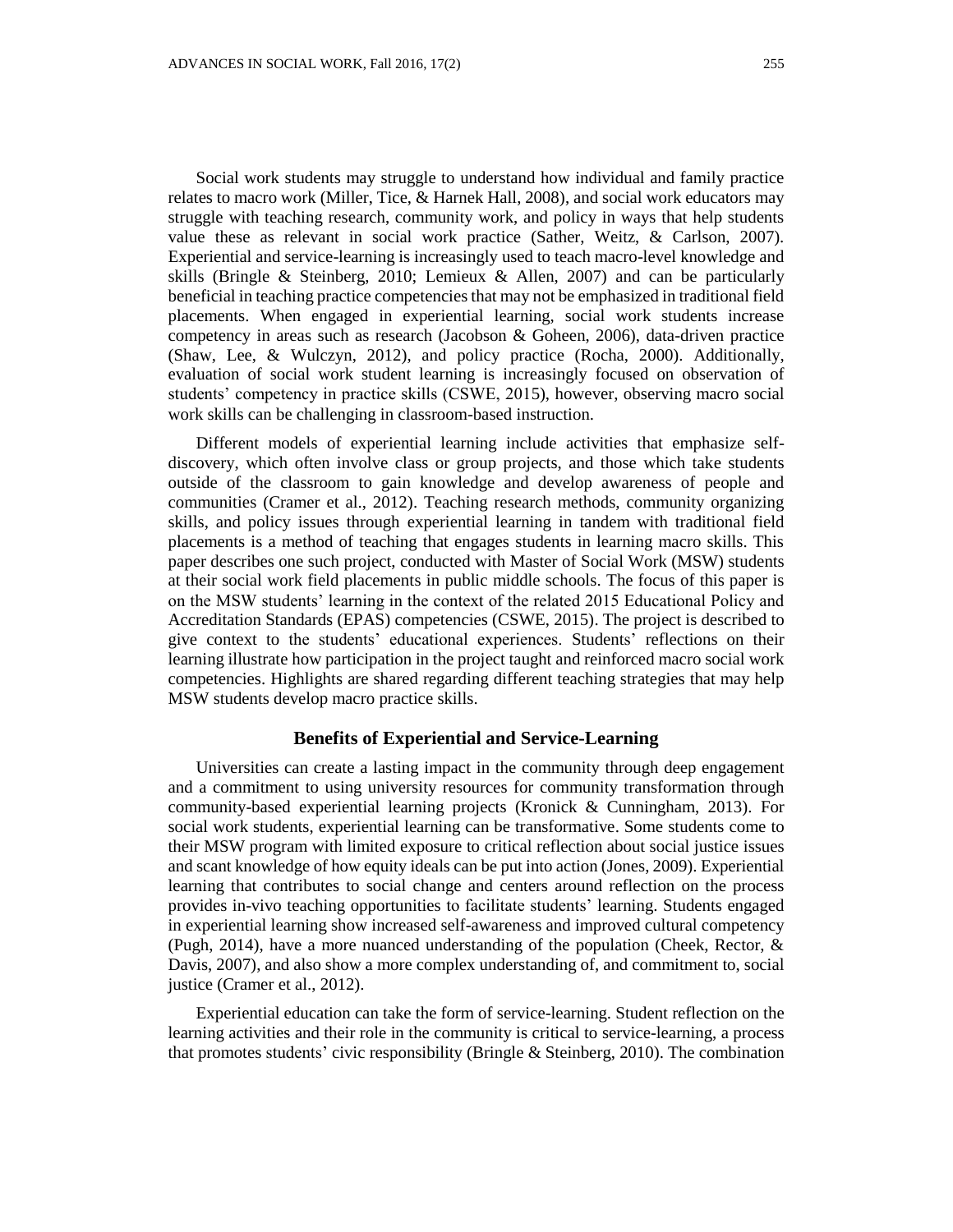of engagement and reflection central to service-learning can also add to students' learning in other areas, as it helps develop their abilities in critical thinking and challenges them to understand and respond to complex social problems (Eyler, 2009). Service-learning can be used to teach and reinforce social work values, such as strengths-based perspectives, empowerment, anti-oppressive principles, and asset-based citizen–driven approaches (Donaldson & Daughtery, 2011). Service-learning can also help reinforce students' mastery of practice competencies by providing opportunities to use skills differently than what may be used in their field placement (Phillips, 2011). A distinguishing feature of service-learning, however, is the emphasis on the reciprocal nature of the project. Students are engaged in learning for themselves, but their role is defined by the needs of the community. Integrating service-learning into fieldwork practice thus requires flexibility in defining the nature and goals of the project (Lemieux & Allen, 2007).

## **Experiential Learning and University Partnership for K-12 Education**

Universities are increasingly prioritizing engagement with public schools to address problems in primary and secondary education (Harkavy, Hartley, Axelroth Hodges, & Weeks, 2013). Family engagement is one area in which a university partnership can be valuable. Family engagement is a central component of student achievement (Karbach, Gottschling, Spengler, Hegewald, & Spinath, 2013), but these initiatives are often difficult for schools to take on alone.

Traditional models of parent involvement in schools often do not respond effectively to financially poor families, families of color, or those from diverse cultural backgrounds (Baquedano-López, Alexander, & Hernandez, 2013). Families who live with poverty are particularly vulnerable as they are likely to have higher exposure to multiple stressors contributing to physical and mental health concerns that make engagement with their children's schools difficult (Blitz, Kida, Gresham, & Bronstein, 2013). University partners who develop relationships with marginalized families can act as liaisons to help bridge gaps between home and school (Sanders, 2008) and create opportunities for new ways to understand complex problems. In the project described here, MSW students conducted family engagement outreach led by their field instructor and university faculty as part of a school-university partnership.

### **Description of the Communities and Project**

In 2009, a federal Safe Schools/Healthy Students grant was awarded to a cooperative of educational services to initiate a school-university partnership to address a range of school concerns, including family engagement, for the region. The university was a subcontractor on the grant and hired licensed master's-level social workers to act as project supervisors and field instructors for MSW students placed in local schools, working alongside the school social workers. Three project supervisors each led a team of four to seven MSW students who were placed in a middle school, serving grades 6 through 8, for two days per week. These teams added social work capacity to the school and enhanced the visibility of social workers as change agents in school improvement.

Engaging families of vulnerable students was a priority identified by the school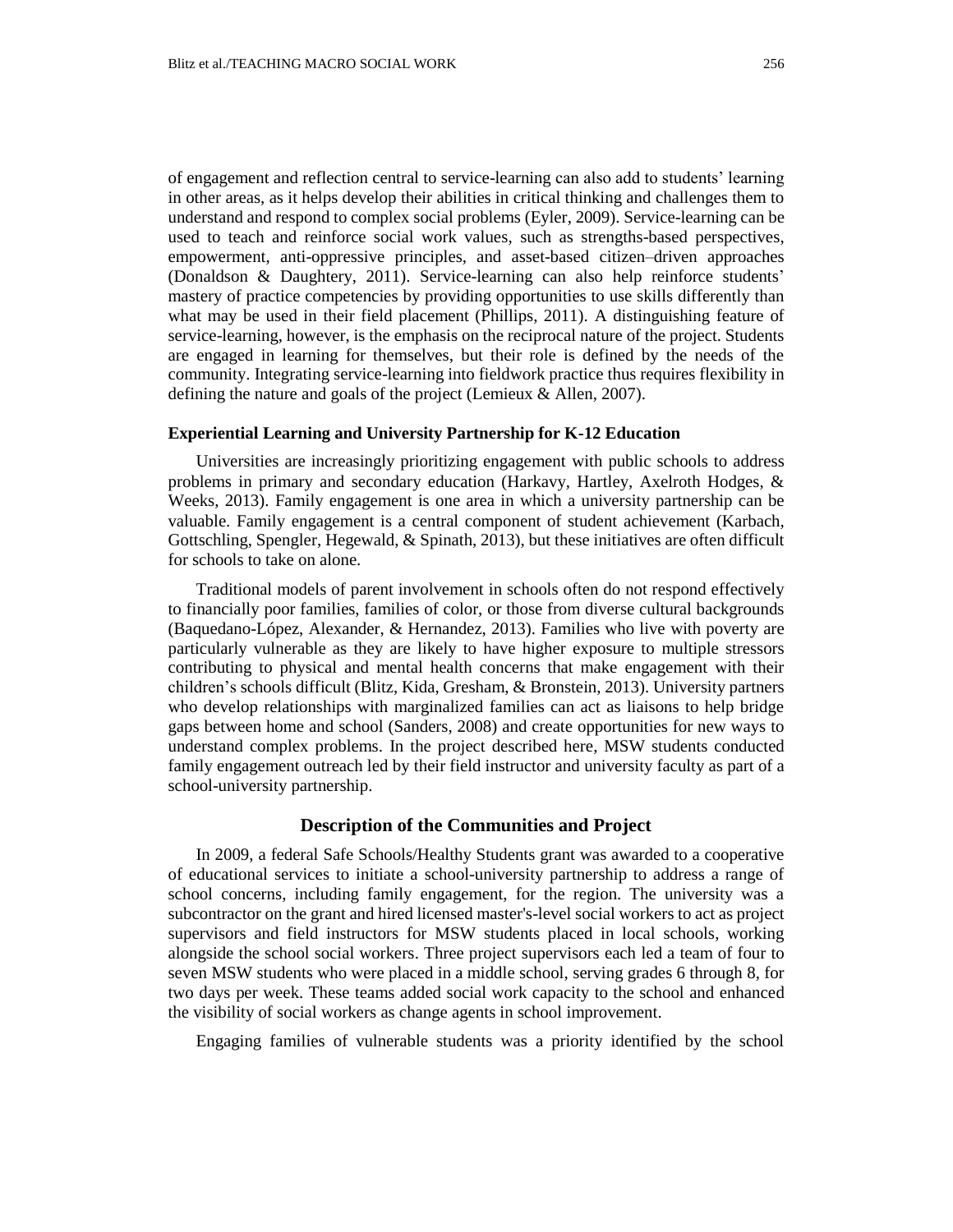districts that participated in this project, which included three geographically contiguous school districtsin the Northeast United States. To protect the identity of the school districts, specific citations are not provided for community or school data. The school districts radiated outward from an urban school district, a small city where more than 75% of students in the district were economically disadvantaged and about 50% were people of color. In suburban district 1 (SD1), over 70% of students were economically disadvantaged and just over 35% were people of color. In suburban district 2 (SD2), 50% of students were economically disadvantaged and 20% were people of color. Each district struggled with disproportionately negative outcomes, including lower graduation rates and higher discipline referrals, for students of color and financially poor students when compared to white students and those who were not financially disadvantaged in the same district.

MSW students' field placement responsibilities were primarily traditional school social work tasks: individual and small group counseling with students, collaboration with school- and community-based mental health professionals, and consultation with the parents of the students on their caseloads. Working closely with school social workers, building administrators, guidance counselors, and teachers, the project's social work supervisors and university faculty established relationships to form foundations for innovation directed at improving student achievement and eliminating disproportionally negative outcomes for vulnerable students. A faculty member from the department of social work led the project, and a team of seven other faculty from the university's department of social work, department of human development, the school of education, and the school of nursing collaborated on other interconnected projects aimed at similar goals.

Project supervisors led efforts in family engagement that were directed toward families identified by the schools as hard-to-reach and whose children were struggling academically and/or socially. To better understand the experiences, strengths, and needs of these families and to enhance partnerships, three of the project teams worked with university faculty to conduct outreach with families. The outreach was informed by community-based participatory research methods ([CBPR] Bermúdez Parsai, Gonzalez Castro, Marsiglia, Harthun, & Valdez, 2011) and asset-based community organizing principles (Bauer, Kniffin, & Priest, 2015).

For the MSW students, these responsibilities were framed as experiential/servicelearning designed to give them the experience of macro social work practice through activities that were outside of typical fieldwork tasks. In the initial phases of the project described here, the full criteria for service-learning as described in this paper were not met, which led to the characterization of the project as experiential/service-learning. School community was defined as the school and the neighborhoods surrounding it. It includes both the physical buildings and the people--staff, students and their families, as well as neighbors, who used them. There was reciprocal benefit between MSW students and the school building communities, but the reciprocity with the neighborhood communities was not yet developed. Further, the experiential/service-learning project did not add additional Pacademic instruction beyond the students' MSW coursework, a central component of service-learning. The project did, however, provide numerous opportunities for reflection and civic engagement for MSW students. The project also laid the groundwork for family engagement that incorporates reciprocal benefit among schools, families, and later groups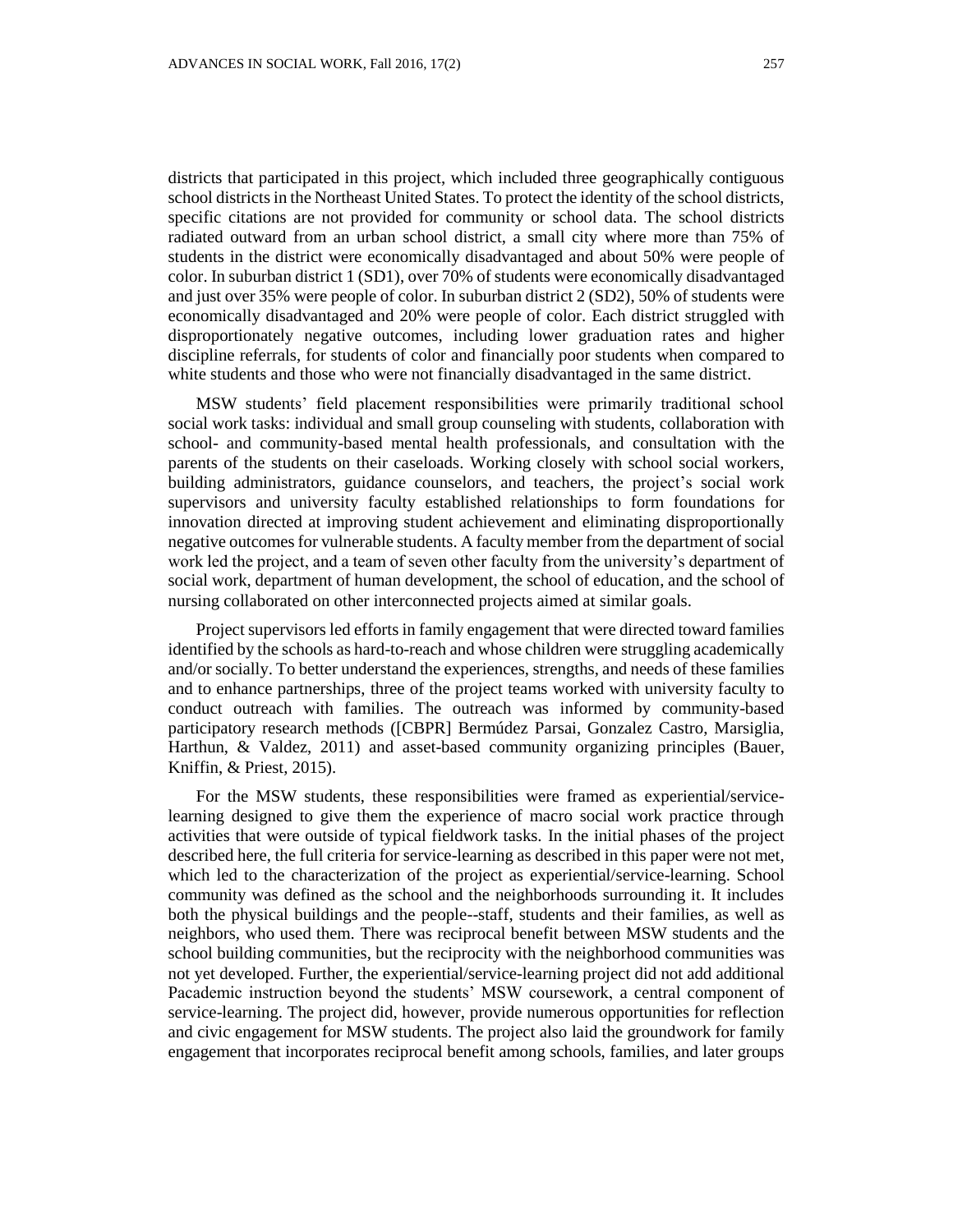of MSW students who take on the next stages of the work.

**Experiential Learning and EPAS Competencies.** Consistent with service-learning, the project was developed around the schools' goal of engaging families rather than being driven by a faculty research agenda. Since the project worked in tandem with the MSW students' field placements, it was expected that all EPAS competencies would be addressed. As the project developed, however, there were some competencies that were emphasized more than others in the experiential/service-learning.

Since the project involved outreach to families in diverse communities, MSW students developed skills for both competencies 2, "engage diversity and difference in practice" (CSWE, 2015, p. 7), and 6, "engage with individuals, families, groups, organizations, and communities" (CSWE, 2015, p. 8). The families lived with financial hardship, and during the outreach families would often discuss their experiences of individual bias and systemic inequities, supporting the MSW students' learning for competency 3, "advance human rights and social, economic, and environmental justice". Since the students were assisting in a CBPR project, competency 4, "engage in practice-informed research and researchinformed practice", was supported through training in the research protocol and gathering, organizing, and analyzing data. Finally, in the larger context of the family engagement project, the MSW students had experience with competency 5, "engage in policy practice", as they were part of discussions about changes needed in existing social service and school policies to effectively meet families' needs and helped develop recommendations to the school districts.

### **Methods of Inquiry Taught to MSW Students: CBPR and Community Organizing**

The faculty member who acted as principal investigator (PI) on the family engagement research trained three project supervisors and 10 MSW students (the project teams) in the research protocol and guided them in the research process, including integrating social work theory and practice. The students were both foundation (first year) and concentration (second year) students in an advanced generalist social work program. Each year of their social work education included courses in research and macro practice, and the experiential/service-learning focused on practice competencies commensurate with their course work and EPAS standards.

The project extended over both the fall and spring semesters. In the fall semester, prior to being included as research assistants on the human subjects review board protocol, the project supervisors and MSW students took the online Collaborative Institutional Training Initiative (CITI) research course. The PI trained the project team members in the research protocol in the fall semester and provided support throughout the academic year. MSW students and the project supervisors understood and agreed that as part of the CBPR process, their experiences and learning were also important data.

None of the project supervisors had participated in this type of research project before. Therefore, the PI worked closely with the project supervisors to build their confidence in their research skills and to ensure that the concepts and skills were reinforced with the MSW students. An important part of this process was for the PI to teach research interview skills to the project supervisors so they could, in turn, teach these skills to the MSW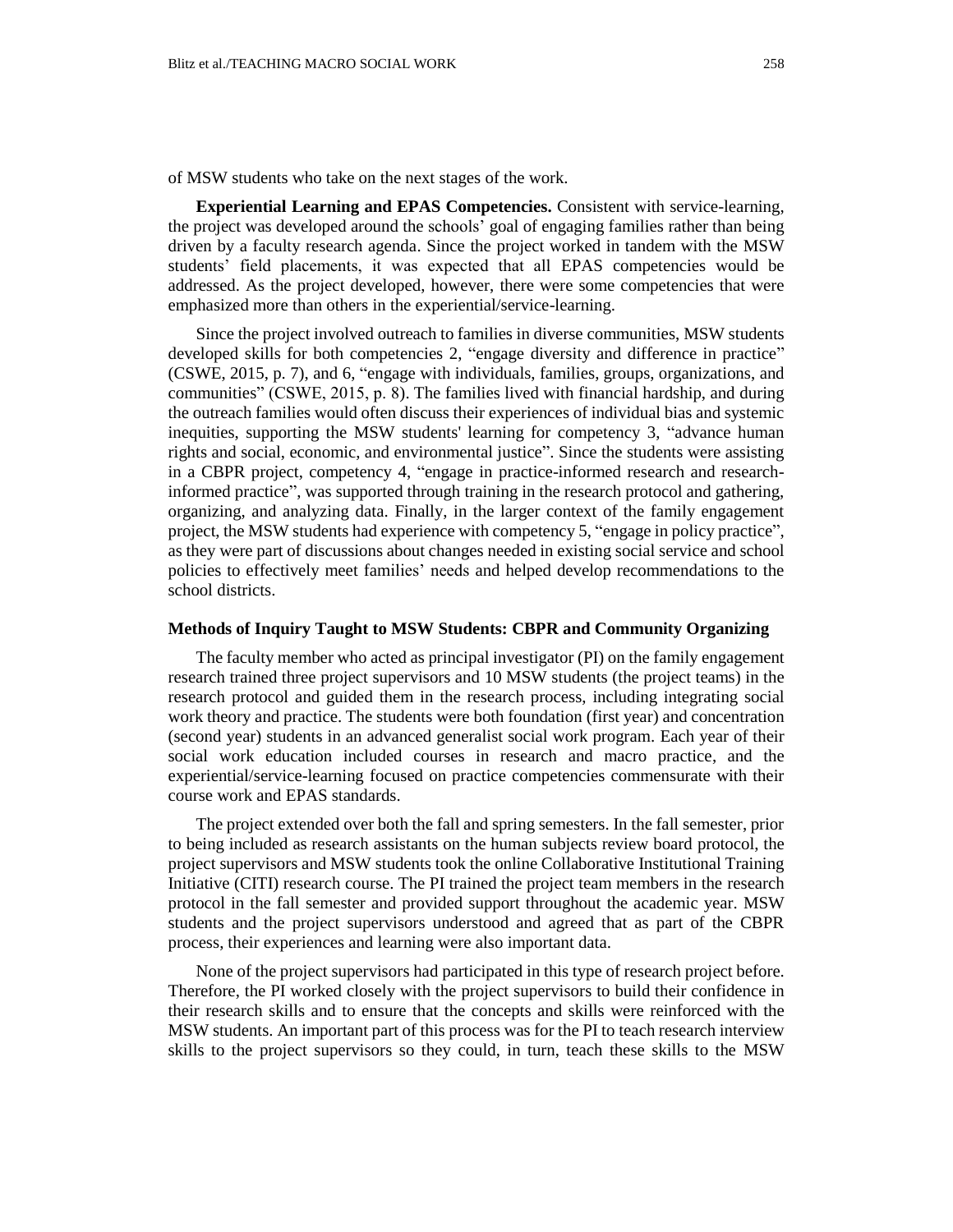students. In contrast to social work practice skills, which may reach for feelings or encourage clients to focus on their own behaviors, research questioning focused on experiences, observations, and elaboration of opinion—a subtle but important difference for the supervisors and MSW students to understand.

The PI met with the supervisors weekly and had periodic meetings with the teams, but the project supervisors took the lead in the school district in which they worked. All team members were responsible for gathering, organizing, and analyzing data, as well as thinking about next steps in family engagement. The teams were more closely connected to the school they served and their local community than the PI. Therefore, the teams made decisions about the direction of the family engagement efforts informed by their experiences in the school and what they learned through the research process.

Consistent with CBPR and supporting deeper learning through experience, MSW students tracked the evolution of the project in each district through field notes and observations, adding to their understanding of families' strengths and needs. The MSW students worked closely with the school social workers, and their evolving understanding of families' concerns informed the schools' family engagement efforts. It was important that the research allow flexibility to meet the needs of the school community and the requirements of grant-funded services, which also contributed to reflections on the experiential/service-learning as it evolved. In meetings with all three teams together, MSW students had the opportunity to learn about the different trajectories of the project and discussed possible contributing factors. These discussions deepened the students' understanding of research-informed practice, community organizing, and the impact of school policies on family engagement.

### **Parent Cafés: Asset-based Collective Family Engagement**

Family engagement was a service goal of the grant-funded program and supported the service-learning ethic of reciprocity by promoting student learning and benefiting the school community. Consistent with the MSW students' course work, the project involved philosophy of asset-based community development (ABCD; Kretzman & McKnight, 1993). ABCD was developed as an alternative to needs-based approaches in which universities and/or community-based organizations intervene on behalf of a community to address problems defined by the outsiders. According to Kretzman and McKnight (1993), needs-based approaches tend to over-emphasize deficits and problems and can have the undesired effects of reducing motivation and self-agency and creating dependence on outside institutions. In contrast, the ABCD approach positions outside institutions as facilitators to uncover internal strengths and assets that community members can use to address the problems they define as needing attention. Although ABCD has been criticized for not attending to the macro-level causes of disempowerment, the focus on relationship and community-building can mobilize groups for collective action to address root causes of concerns (Ennis & West, 2010).

The project adapted a Parent Café model, loosely based on the Community Café (National Alliance of Children's Trust and Prevention Funds, n.d.) and World Café models (Sheridan, Adams-Eaton, Trimble, Renton, & Bertotti, 2010) to start conversations and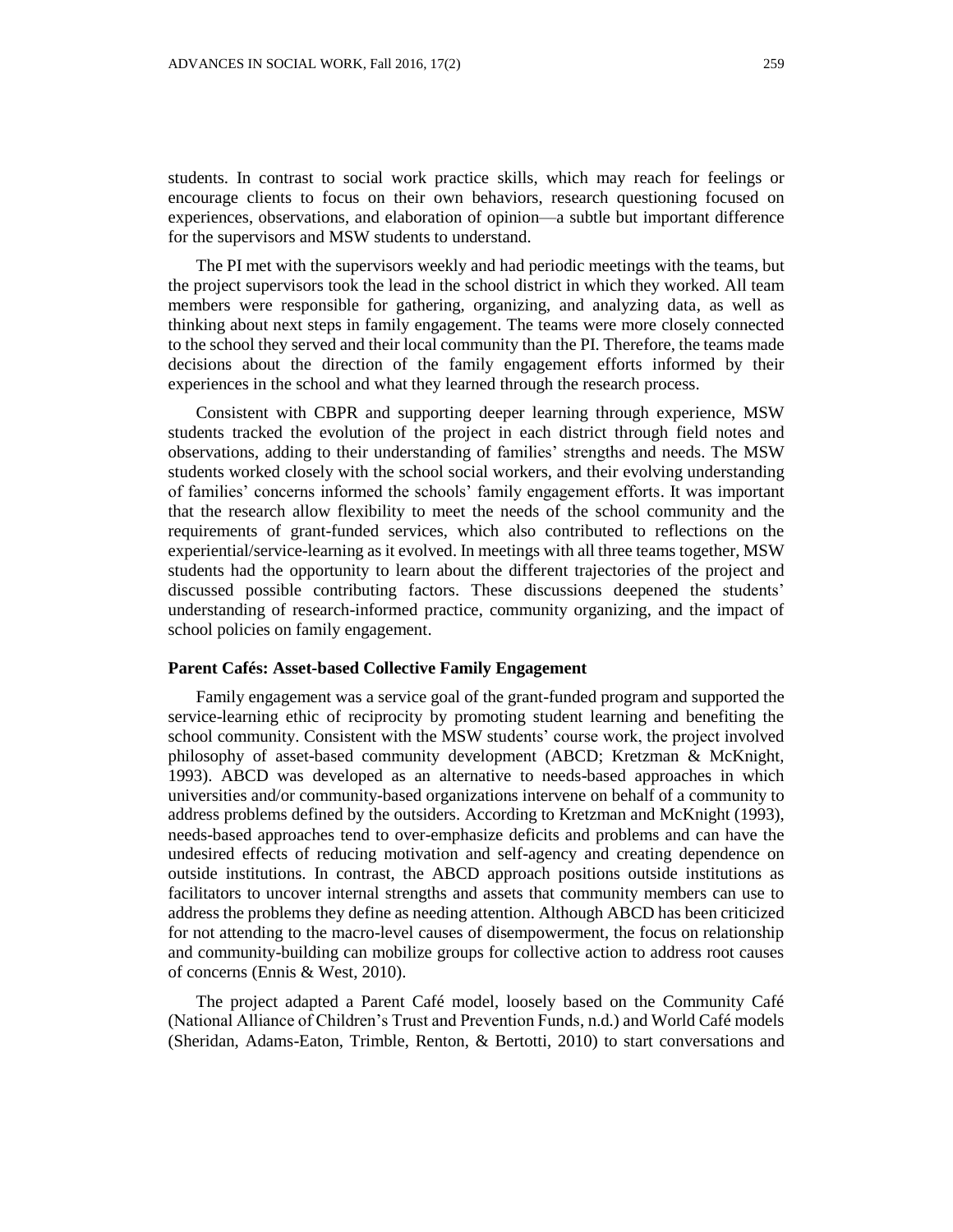build relationships among families. The Café models use a set of questions to guide structured conversations among community members. Along these lines and using a CBPR framework, MSW students were taught a grounded theory approach for initial inquiry, building conversations around grand tour questions (Faulkner & Faulkner, 2014) aimed at understanding the parents' experiences in the community and with the school.

CBPR fit well with the Café model as the dual goals of data collection were to learn more about the families and bring them together to explore their interest in collective action (Berg & Lune, 2012). Equally important, the Café model supported an orientation toward identifying common concerns and collective action centered on families' goals, not institutional priorities (Weiner, 2009). The conversations also promoted the asset-based philosophy that supports MSW students' ability to see families as equal partners in familyschool engagement (Bauer et al., 2015).

Project supervisors and MSW students began by conducting outreach to families of students referred by the school administration. The school administrators identified students who were in danger of not passing their grade or not graduating, often because of chronically low attendance, and students with multiple discipline referrals. Initial contacts were often made by phone, but direct outreach to the home was made when a family was difficult to reach. Visits to the families' homes were conducted in pairs, beginning with a project supervisor–MSW student pair. As the students gained skills and confidence, two students conducted outreach independent of the supervisor. Team members introduced themselves by stating they were working with a university project, noting that they worked with, but not for, the school, and their interest was in the parents' experiences and concerns with regard to their children. They obtained informed consent for the research prior to asking questions. MSW students took turns talking with the parent while the other team member took notes. Notes were reviewed with the parent at the end of the interview to ensure that the answers were recorded accurately, as a form of member checking (Ely, Anzul, Friedman, Garner, & Steinmetz, 1996), and to affirm the respect for the family member's opinion and experience.

The project teams contacted a total of 138 parents and custodial grandparents. Of these, 70 parents were contacted from the urban school district, 31 from SD1, and 37 from SD2. Just under half of the total group of parents were people of color and about one-third lived in two-parent families. There was no intent to focus on students from financially poor families, but in each school district all of the families contacted were economically disadvantaged.

The project team used the interviews with parents to stimulate interest in collective action, requiring the MSW students to use community organizing and research skills simultaneously. The team asked parents if they were interested in hosting a Parent Café, which involved the parent inviting five to seven friends or neighbors who also had children in the district to meet and discuss school concerns. This snowball technique provided access to parents who might otherwise not have been interested in working with social workers. If the parent was interested in hosting a Parent Café, a member of the team, usually the MSW student, followed up and helped organize the meeting. Since the MSW students only worked with the project two days per week for the academic year, the project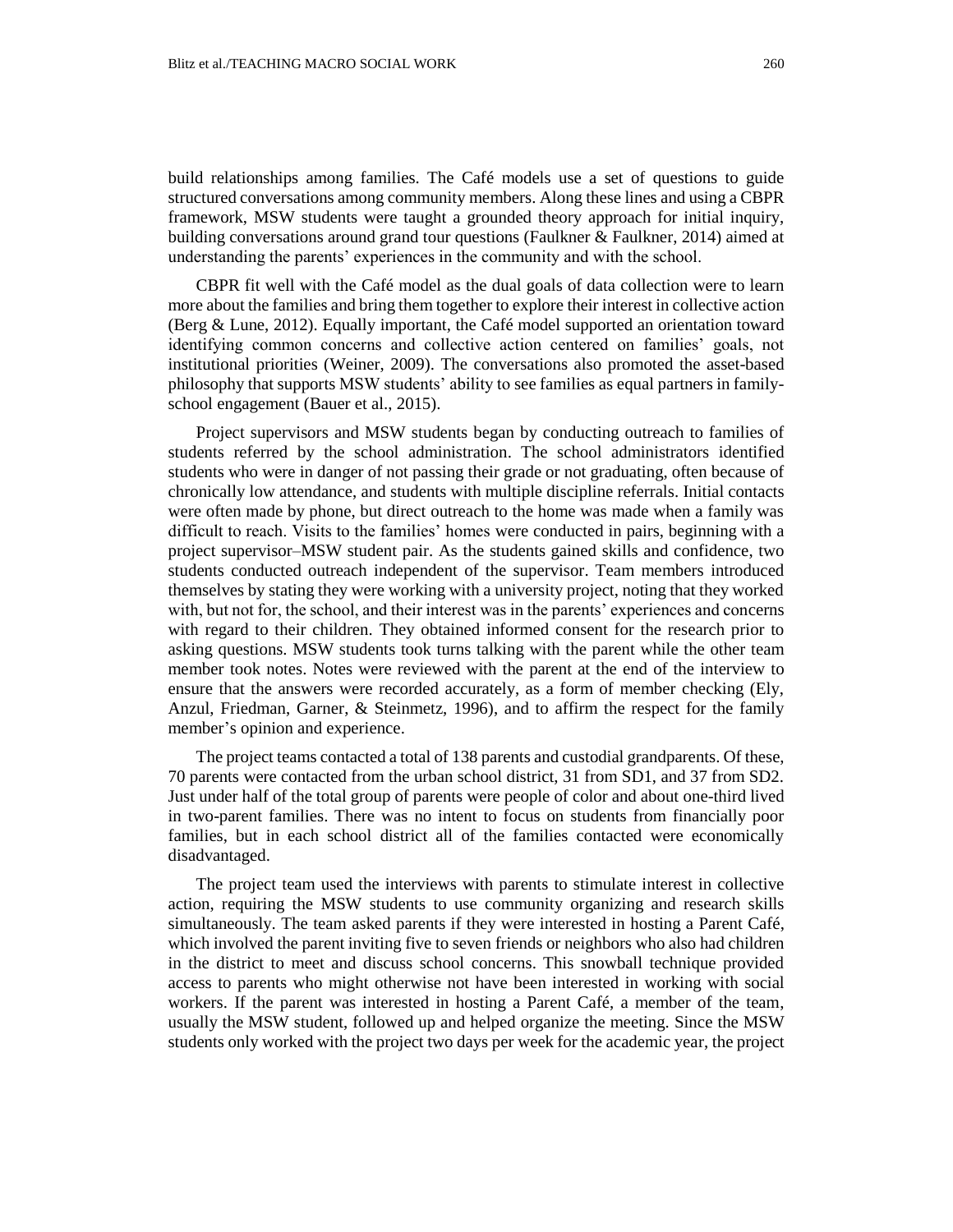supervisors and school social workers assumed responsibility for maintaining contact with families and building relationships that extended beyond MSW students' time in their field placement.

The initial Parent Café meetings were organized as focus groups facilitated by the project team. The teams organized five Parent Café focus groups in the urban district, three in SD1, and one in SD2, totaling nine Parent Café focus groups. Meetings were held at various locations convenient to the families, including a community library, a church meeting room, and families' homes. Each group explored the parents' perspectives regarding their child's education and their experiences with the school. One of the team members took notes and checked with Café members to ensure accuracy of the responses. Parents received a \$50 gift card to a local store for hosting a Parent Café, and group members received a \$10 gift card for attending the first Café meeting. At the end of the Café, the group discussed the possibility of future meetings to identify a goal or project the group wanted to complete or to discuss inviting school personnel to join them to talk about a concern. If the group was interested, the team worked with them to plan and organize future meetings. Future meetings focused on understanding issues from multiple perspectives, identifying community assets, and developing strength-based solutions to problems, more fully actualizing the ABCD model. As relationships and trust developed, the project team members functioned as liaisons among parents, school personnel, and community resources. Some parents invited school personnel to join their conversations, and school personnel understood the Parent Café as a method of accessing and communicating with parents (see Yull, Blitz, Thompson, & Murray, 2014).

#### **Learning from Data and Taking Action**

In debriefings with the project supervisor following the outreach into the community, the MSW students reflected on their experience, discussing their impressions and reactions to what they heard and saw. The teams reviewed the notes taken during individual meetings with parents and the Parent Café focus groups and began developing open codes that formed a foundation for later analysis (Sherman & Reid, 1994). Data were combined from the individual interviews and the Parent Café focus groups but kept separate for each school district. Each team worked to understand the themes that evolved from the outreach in their school district and used this to inform next steps in the family engagement process. Through this process, the project supervisors taught and modeled research-informed practice and practice-informed research.

Toward the end of the spring semester, when the bulk of the data had been collected and initial analysis had been conducted, the PI met with each team to begin the next phase of analysis. In this process, the PI reviewed the notes from the debriefing sessions with each project team, discussed the initial codes from the data they collected, and together they categorized the information into themes. The triangulation process, with data examined by multiple people from different perspectives to arrive at a collective understanding about the meaning, helped to ensure the trustworthiness of the findings (Ely et al., 1996). Furthermore, it taught MSW students qualitative analysis techniques and led to discussions about dependability and transferability of findings (Guba, 1981). At the end of the academic year, the PI, project supervisors, and MSW students presented district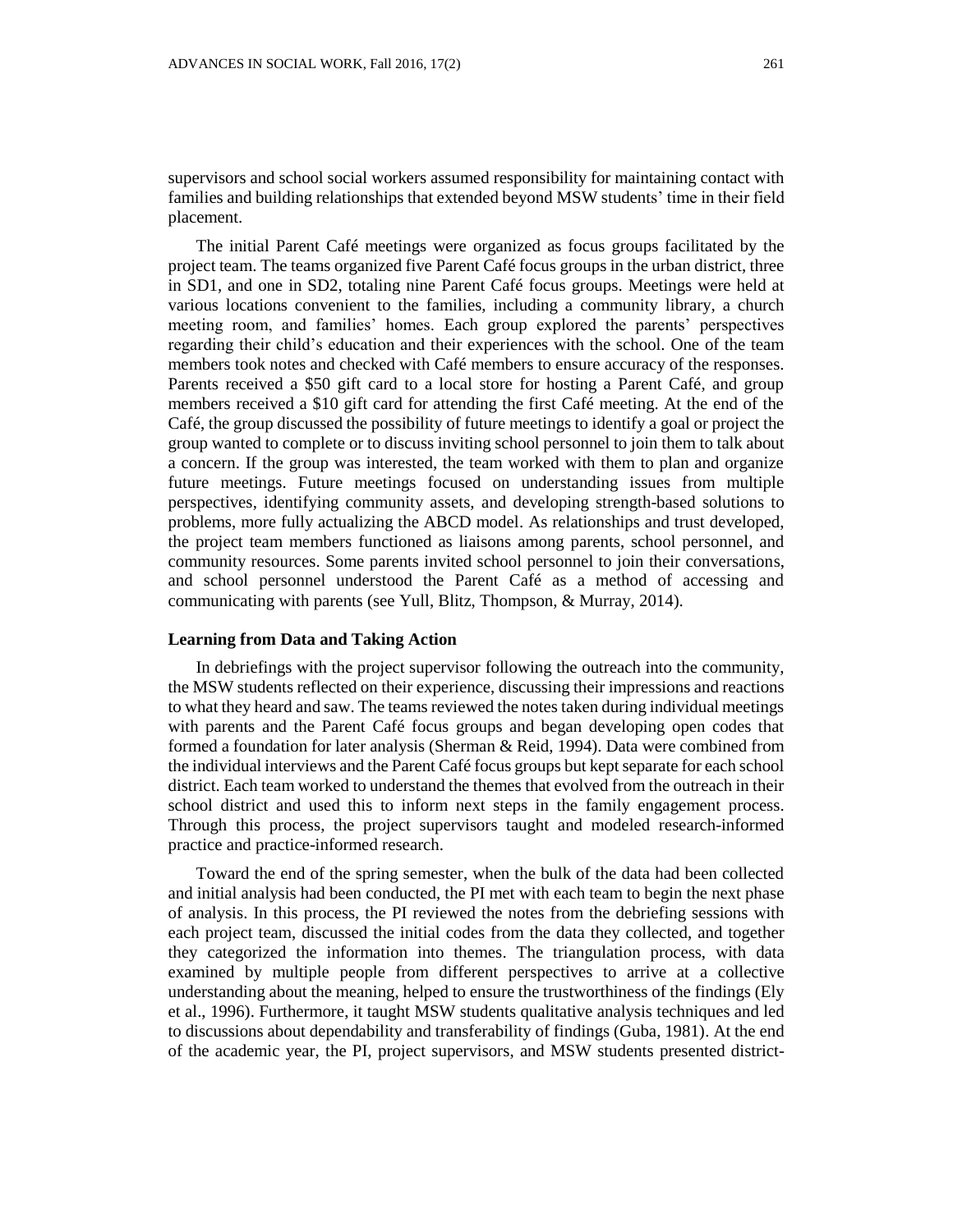specific data to the administrative team in each school district, providing opportunities for the MSW students to think through the policy implications of the findings and develop recommendations for school district administration.

In debriefings with their supervisor, MSW students were encouraged to think about their experiences in the community in relationship to their work at the school and their academic lessons in classes. Discussion often focused on policies related to education and social services, school expectations and norms, and various degrees of fit and disconnection between the policies and the parents with whom they engaged. MSW students were also encouraged to critique the research methods and processes to identify strengths and limitations of the techniques for gathering meaningful data. These conversations helped MSW students link their experiential knowledge to macro issues, such as school policies, mental health policy and service availability, housing and tenant concerns, public assistance, and child protective services.

### **Macro Social Work in Action: Lessons Learned by MSW students**

The reflections on MSW student learning presented here come from conversations and email exchanges with the PI approximately six months after the MSW students had completed the project and the fieldwork placement. Separate human subjects review board approval was obtained to include the MSW students' reflections on their learning. Ten MSW students participated in the project, and the experiences of seven of them are reflected here. The other three had graduated and were not available. All the students who participated in the follow-up interviews were people of color, and several grew up in financially poor communities of color in urban areas. Four of the students, two male and two female, were in their early 20s and had very limited adult experiences in their home communities. The other three, one male and two female, were older and had returned to school after a variety of professional and other life experiences. Of the project supervisors all were female; one was Black, one Latina, and one White.

The interviews were conducted by the PI in a semi-structured format where the former MSW student participants were asked to reflect on their experiences and talk about what they learned. They were informed that the PI, another researcher, a project supervisor, and a former MSW student who worked on the project (the research group) wanted to understand what the students had learned and would be developing a manuscript for publication. Following the interviews, several of the former MSW students followed up by email to share additional thoughts and experiences. Notes from the conversations and the text of emails were compiled by the PI and checked with the former MSW students to ensure accuracy. De-identified notes were then studied by the research group, which used EPAS competencies as a priori codes.

By reviewing the comments, the research group identified that the former MSW students' learning in competencies 2, "engage diversity and difference in practice" (CSWE, 2015, p. 7), and 6, "engage with individuals, families, groups, organizations, and communities" (CSWE, 2015, p. 8) were clearly enhanced by their participation in the project. Three additional EPAS competencies were noted as showing indications of some growth, but practice skills were not clearly developed.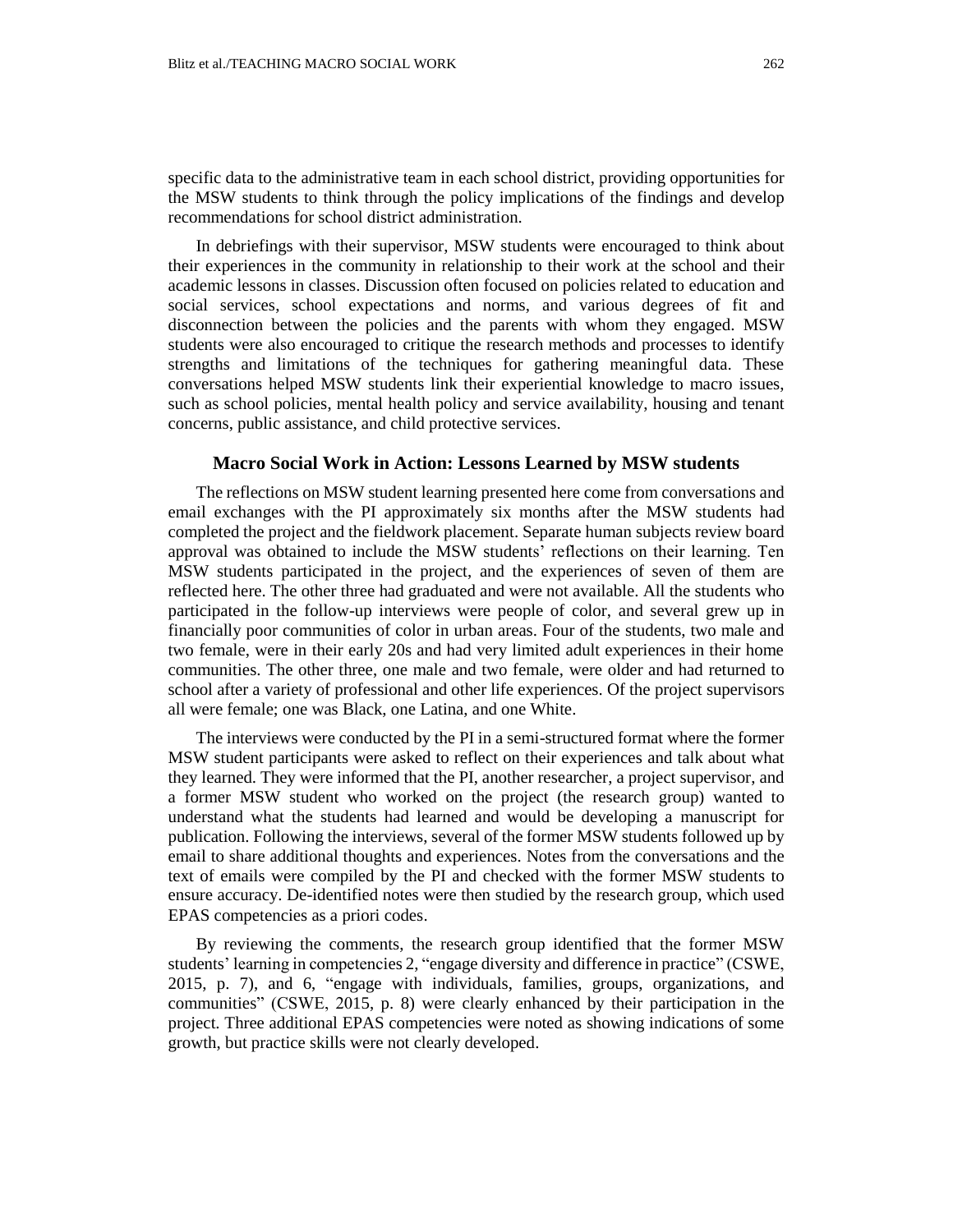#### **EPAS Competency 2: Engage Diversity and Difference in Practice**

Regardless of their personal identity and experience, all the students noted that the community outreach expanded the range of families and community stakeholders with whom they had contact. The exposure to ethnically diverse families in their homes and community helped the students understand and practice culturally responsive approaches and enhanced their social work skills. As noted by one student, "Family engagement gave me direct exposure to at least three different ethnic families: White, Black, and Hispanic. To me, this was remarkable because I was able to differentiate between my ability to communicate with each of the ethnic families."

The one thing all the MSW students had in common was that they were people of color for whom education had been a vehicle for self-improvement and advancement. Their own success informed their worldviews and often mediated their personal experience of oppression. They were often surprised by how racism impacted the lives of the families they met and how families were frequently reluctant to talk about the issues even when the outreach worker was also a person of color. One MSW student recounted:

*[Parents] had the hardest time talking about race and culture, I think because they didn't trust outsiders. When they did open up they had so many stories about things that had happened to them, things I was not aware of. I didn't realize these things were happening.* 

For some MSW students, hearing the families' experiences of racial bias and the impact of oppression brought up complicated feelings about their own situation or life issues with which friends or family members struggled. Students' awareness of how race and cultural issues played out in the schools was also heightened. They developed a greater understanding of the need for in-depth education regarding race, oppression, and privilege for school personnel to better understand the students and their families. As one MSW student stated, "The training on cultural competency that the teachers get just doesn't go far enough for them to really understand what kids live with every day." Another student noted, "I didn't know how serious [racism] is, I didn't realize how much people just don't know."

The students often reflected on the difference between the race-aware education they received in their social work curricula and the colorblind perspective maintained by many school personnel. One student noted that:

Lack of education around race really affects education; it limits how effective *education is. Race is a part of everything, a part of the education experience. If the school administrators and teachers don't understand that then too much gets lost or misunderstood.*

One student reflected on how different understandings of race and culture directly impacted communication among parents and school personnel. As he noted,

*The education around race is so limited it skews our understanding about what is going on. If a parent has one perspective on race relations, and the kid has a different perspective, and the school personnel have a different idea, it skews how they*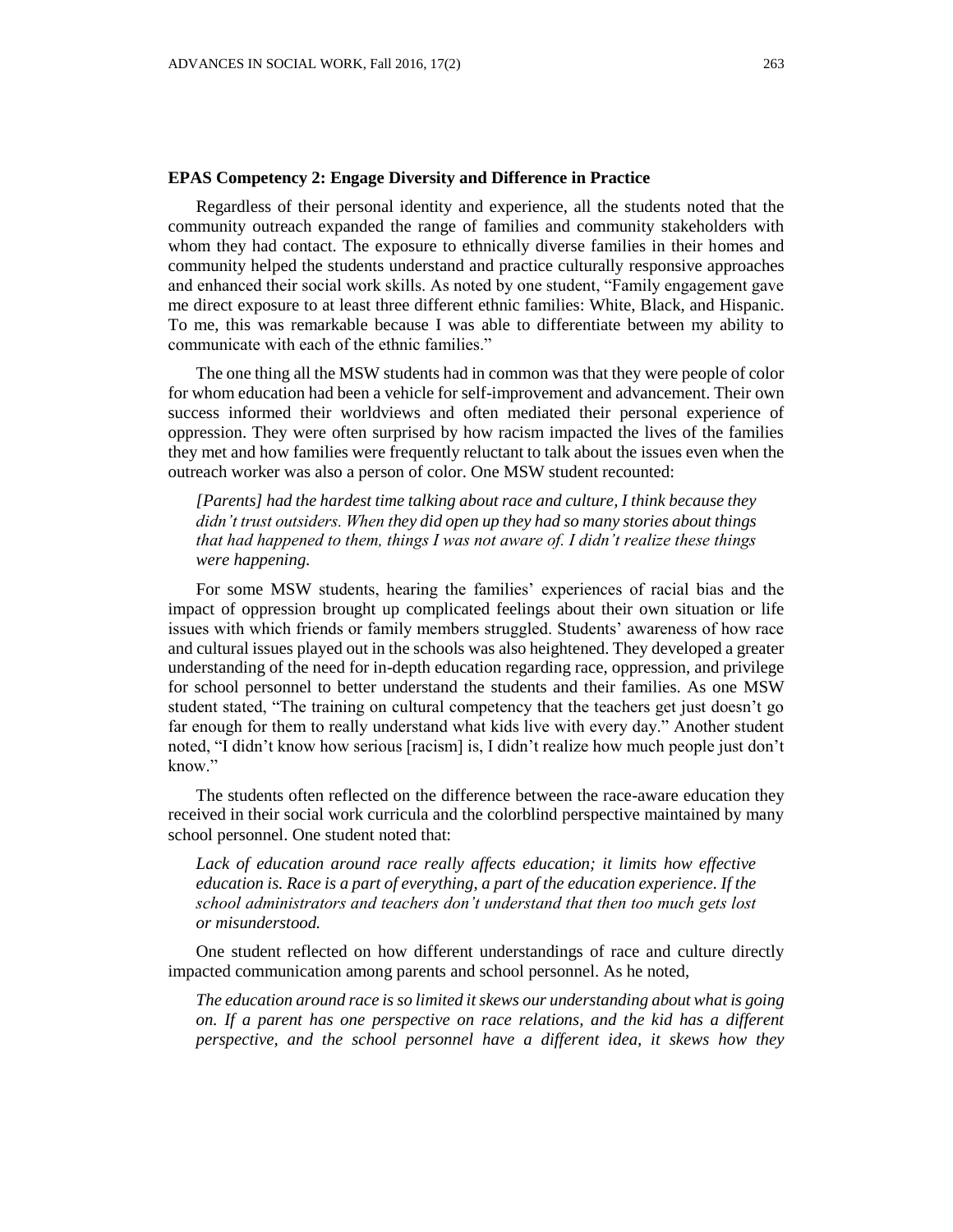#### *understand how race impacts what is happening.*

Another student considered how both school personnel and parents may bring preconceived notions of one another into their encounters. He noted that some parents may be skeptical of school personnel because of past negative experiences. For the MSW student, analyzing how race and culture-bound experiences strained the relationships was imperative. He recalled an example where school personnel mistook one Black male student for another in a discipline issue and were not sensitive to how this mirrored the kind of generalizations and stereotyping that Black people struggle against in our society. In talking about this incident, the MSW student noted:

In the end it turned out that the student had been mistaken for someone else. The *school personnel not only didn't call and apologize to the parent, but weren't polite when the parent called. They didn't realize how hurt the dad was. These are the kinds of experiences parents bring with them when they engage with school staff.*

## **EPAS Competency 6: Engage with Individuals, Families, Groups, Organizations, and Communities**

While the MSW students were interested in community outreach, in the beginning many were tentative and afraid. As noted by one, "Initially, it was overwhelming and scary because I'd never done anything like it before." But by the time the project was underway, they expressed enthusiasm for the work. As they spent time out in the community talking to families, many MSW students also began spontaneously reaching out to local agencies in the area in an effort to understand the community service networks. As they did so, they began to see the power of partnerships among parents, schools, and community organizations. As noted by one student, "What was outstanding for me was the effort to get the community involved in the affairs of the school for the welfare of school children." Others noted the benefit of engaging with multiple organizations as a result of the outreach with parents. As one student stated, "I got to know the program directors of the different agencies around here and in the community as a whole. That helped me make professional connections even beyond my field placement."

The MSW students frequently talked about the need to bridge gaps between home and school. For some, the primary lesson learned was about understanding multiple perspectives of complex issues. For example, one student stated, "What struck me was that it's not that teachers don't care; the teachers care and the parents care too, but it's frustrating trying to bridge that gap." This concern was mirrored in another student's comment, "Bridging gaps has to be the most pivotal lesson learned. There are always two sides to a story and bridging those two stories is difficult." Others demonstrated an appreciation of their role in helping to be the bridge between families and schools. For example, one MSW student discussed the sense that some families experienced school personnel as punitive which inhibited engagement. The project team's asset-based focus was better received. As one student observed, "When the school official goes out they are the authority, talking about what is going wrong. When we went out we could focus on building relationships…The families were so much more receptive after that, more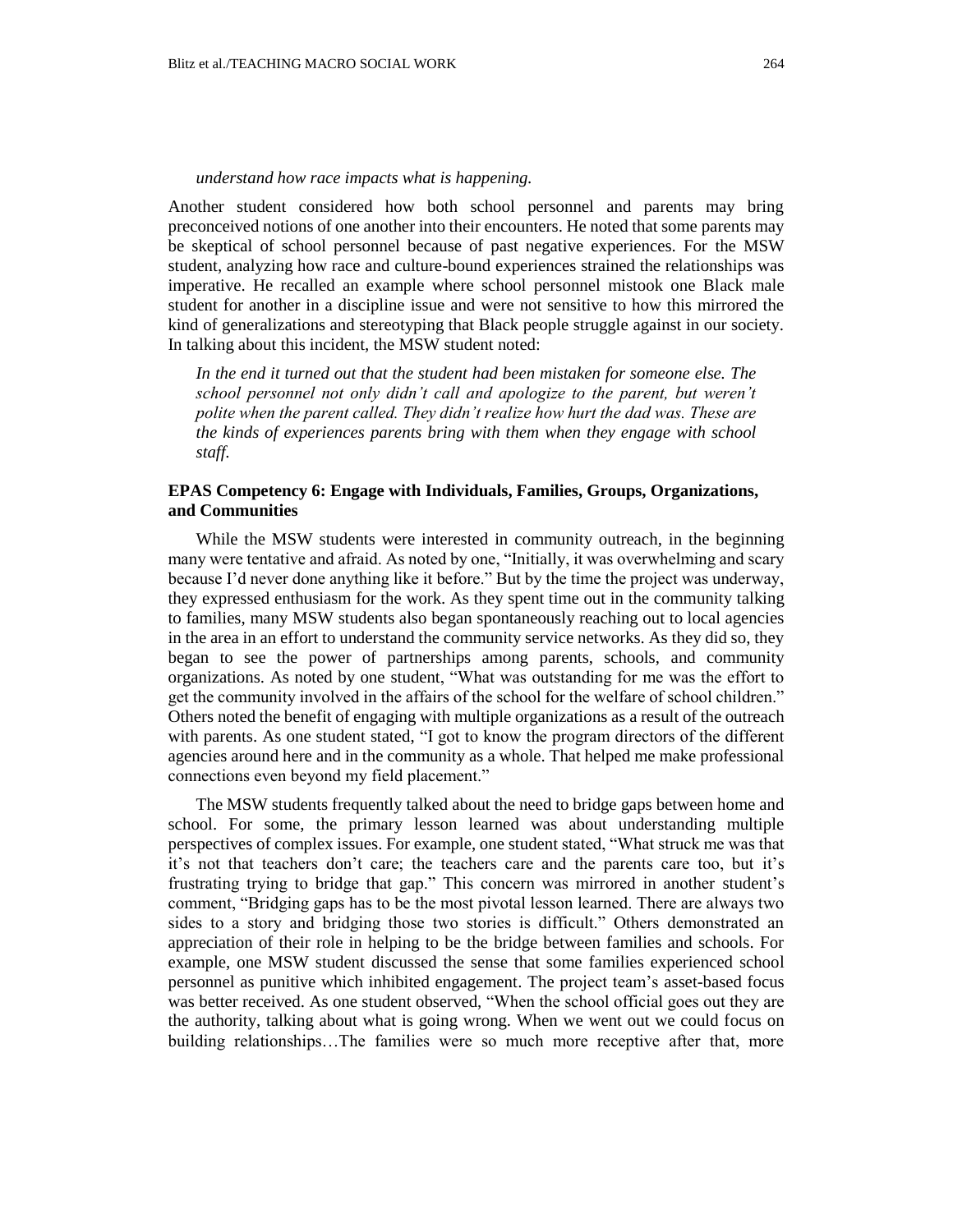MSW students also came to appreciate the importance of developing relationships with community leaders and stakeholders and learned the power of community work. Engagement with families provided a chance to get to know the community from a different perspective and created opportunities for learning about community resources. One student stated, "It was a great opportunity to get to know the community better. I learned a lot about the different agencies in the area, different organizations for afterschool care. That helped me help make those connections for the parents." Other students developed a passion for community work, discovering an important avenue for their careers. As one stated enthusiastically:

*Community work is highly effective and important. I absolutely love community work. A social worker cannot, the government cannot, those in power cannot identify the needs of a community of which they are not a part, nor will the community be receptive to your insight.* 

## **Lessons Learned—But Were Competencies Developed?**

In addition to clearly learning and using skills related to competencies 2 and 6, the former students indicated advancement in their understanding in other areas. However, their ability to translate learning into practice was less clear. EPAS competency 3, "advance human rights and social, economic, and environmental justice" (CSWE, 2015, p. 7), was one such area. Effective advocacy or other action to advance human rights and work for justice requires a genuine understanding of the issues from the points of view of the people who are affected. While it is not clear whether the MSW students' were able to take action, their deepened awareness of social justice concerns was evident. Hearing about family and community problems is often difficult, especially for students, and the outreach put students in the middle of neighborhoods where these problems were the most concentrated. The immersion created struggles with maintaining a strengths-based perspective, as noted by one student:

*I began to hear all of these horror stories and concerns, so much that strengths about the community and schools became unimportant. I would minimize those strengths but then stress and harp on the negatives. It is easy to get caught in the negatives of situations versus highlighting the positives.*

Another MSW student noted how seeing the living conditions changed the way she looked at students' struggles in school, "There were so many needs. It helped put everything in perspective. How can they come to school and perform like everybody else when they have so much to deal with at home?"

Seeing the lived experience of oppression was profound for the MSW students, and understanding the ripple effects of marginalization on a family's life was a key lesson. As one student stated, "I was surprised about how many times [the families] did not use a service in the community because they did not think it was for them or they didn't think they would fit in." Students also talked about how impressed they were that families who felt ostracized by their community actually wanted to be engaged. As noted by one student,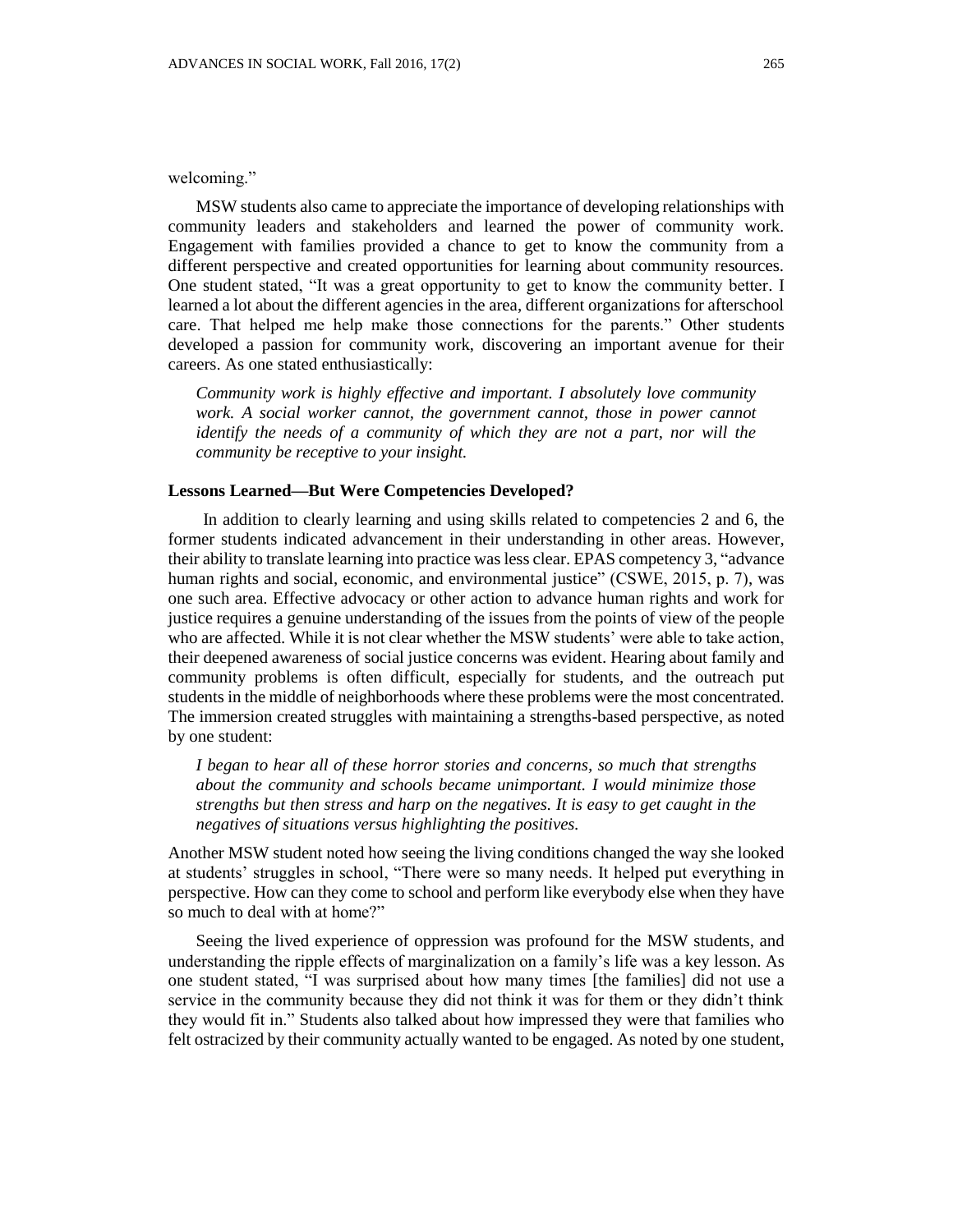"The people in the community have so much to say about the issues. They not only have concerns but they also have insight and ideas on what can be done to change these issues." Another student noted, "The families want some control; they want to be part of the solution. They don't want someone to come in and tell them what the solution is."

Learning in EPAS competency 4, "engage in practice-informed research and researchinformed practice" (CSWE, 2015, p. 8), was also enhanced, but the extent to which the MSW students developed competency in this area was less clear. Each of the MSW students expressed that the project provided them with fundamentally different experiences than what they would have had if they had only participated in a school social work field placement, and they were glad to have had the experience. All expressed surprise that research could be so relevant to the immediate needs of families and schools.

Two observations were made by the PI. First, although the project supervisors maintained a clear sense that they were participating in a research project and that information gathered was research data—and this clearly felt different to them—the MSW students approached the work as simply a social work project. For the students, collecting and using data to develop programming and inform school policies and initiatives seemed natural and fit well with what they were being taught in class as best practices. Second, during team meetings to discuss the data, identify themes, and critique the CBPR process, the MSW students clearly showed that they understood research concepts and could use research skills. Yet when asked about the project, none of them talked about specific learning related to research methods. Although the extent to which research methods were learned or retained is not clear, it is clear that research was experienced as a natural and important part of practice.

Finally, students' learning in EPAS competency 5, "engage in policy practice" (CSWE, 2015, p. 8), was another area where progress in understanding was seen but practice skills were not clearly developed. The impact of the students' learning around issues of diversity was profound, multifaceted, and included issues related to policy. Hearing stories about how systems were not working for families prompted students to learn more about the social service and mental health systems locally and nationally. Students began considering the policies behind the practice and questioned why some families did not or could not access services. Seeing how many parents had good ideas to solve community problems also prompted students to learn and understand obstacles to getting those ideas heard and acted upon within the schools and the community at large.

The project gave the MSW students exposure to other facets of the lives of the middle school students they worked with in the school. This exposure helped them understand some of the school policy issues that created barriers for families, and they were able to talk about these with the school social worker and other school personnel. As one student stated,

*It made me better able to talk to the school about the student's problems, especially with attendance. I could advocate better for the student and help the school understand why it was so hard for the kid to come to school every day.*

Other students reflected on their learning about systems functioning and the importance of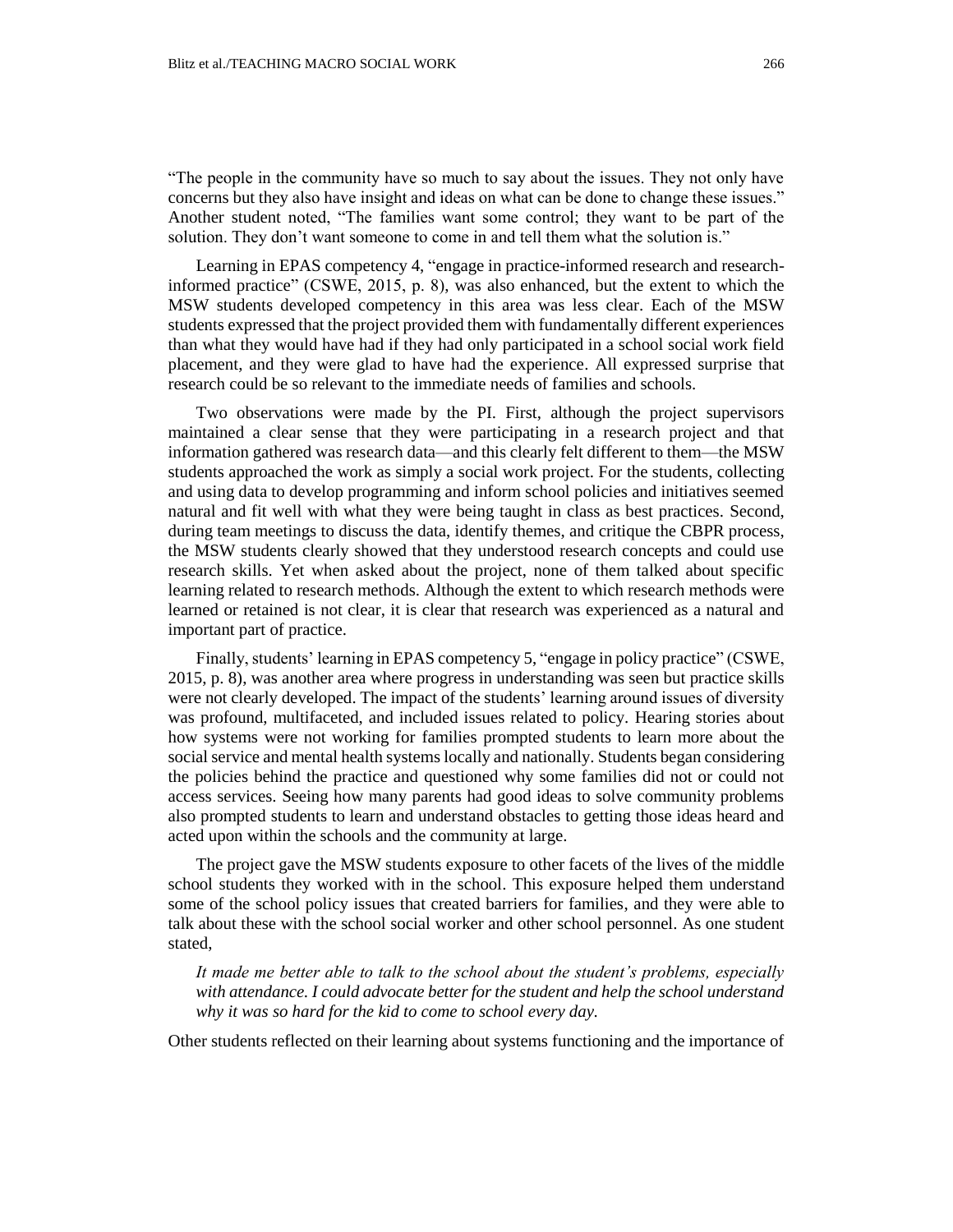communication among the different people involved. As noted by one student:

*I learned that you can't, as social workers, just go into the school and do individual treatment with the kids and think that's going to work to solve all the problems…But if all parties come together, administrators, teachers, social workers, afterschool programs, and work together, then the needs of the whole child and the whole family can be met.*

#### **Discussion**

Participation in the experiential/service-learning project supported the ability of the MSW students to build a sense of themselves as professionals bringing value to the community. The experience added to their knowledge about the diverse families and communities they served in their fieldwork and provided opportunities to learn community outreach and organizing skills as well as participatory research methods. The project also provided numerous opportunities for field instructors and faculty to observe EPAS competencies in action and enriched the field instruction experience.

In generalist social work education and practice, social workers need to think critically and dynamically, using micro-, mezzo-, and macro-level social work skills interactively, which can be challenging during the learning process (Miller et al., 2008). In this project, the MSW students saw the impact of social and economic oppression firsthand by spending time in the community with students and their families, witnessing situations and events that their young clients rarely talked about when in school. Through this process, the intersection of individual troubles and environmental factors that made daily survival difficult became obvious, and sometimes even painful, for the MSW students to face. Identifying community assets can be difficult for students confronted with enormous troubles and needs (Green, 2015), and some of the MSW students in this project discussed that struggle. The project's asset-based approach, however, helped them learn to identify community and individual strengths, making this an important method for communitybased experiential and service-learning projects (Bauer et al., 2015).

As seen in similar projects, the experience enhanced the MSW students' understanding of cultural diversity and family engagement (Belliveau, 2011) and provided context for vulnerable students' struggles in school and the families' difficulties with school engagement. Further, the MSW students developed enthusiasm for macro social work, supporting their commitment to act as agents of social change (Kronick & Cunningham, 2013). The MSW students' reflections also confirm previous findings that the experiential/service-learning project reinforced social work values of strengths- and assetbased perspectives and citizen-driven approaches to understanding and responding to community concerns (Donaldson & Daughtery, 2011).

The students' reflections showed they understood the concepts and used the skills for EPAS competencies 2, "engage diversity and difference in practice" (CSWE, 2015, p. 7), and 6, "engage with individuals, families, groups, organizations, and communities" (CSWE, 2015, p. 8). Although the students had been instructed and supported in learning skills related to other macro competencies, the extent to which they developed competency was less clear when they talked about their experiences. Much of their reflections focused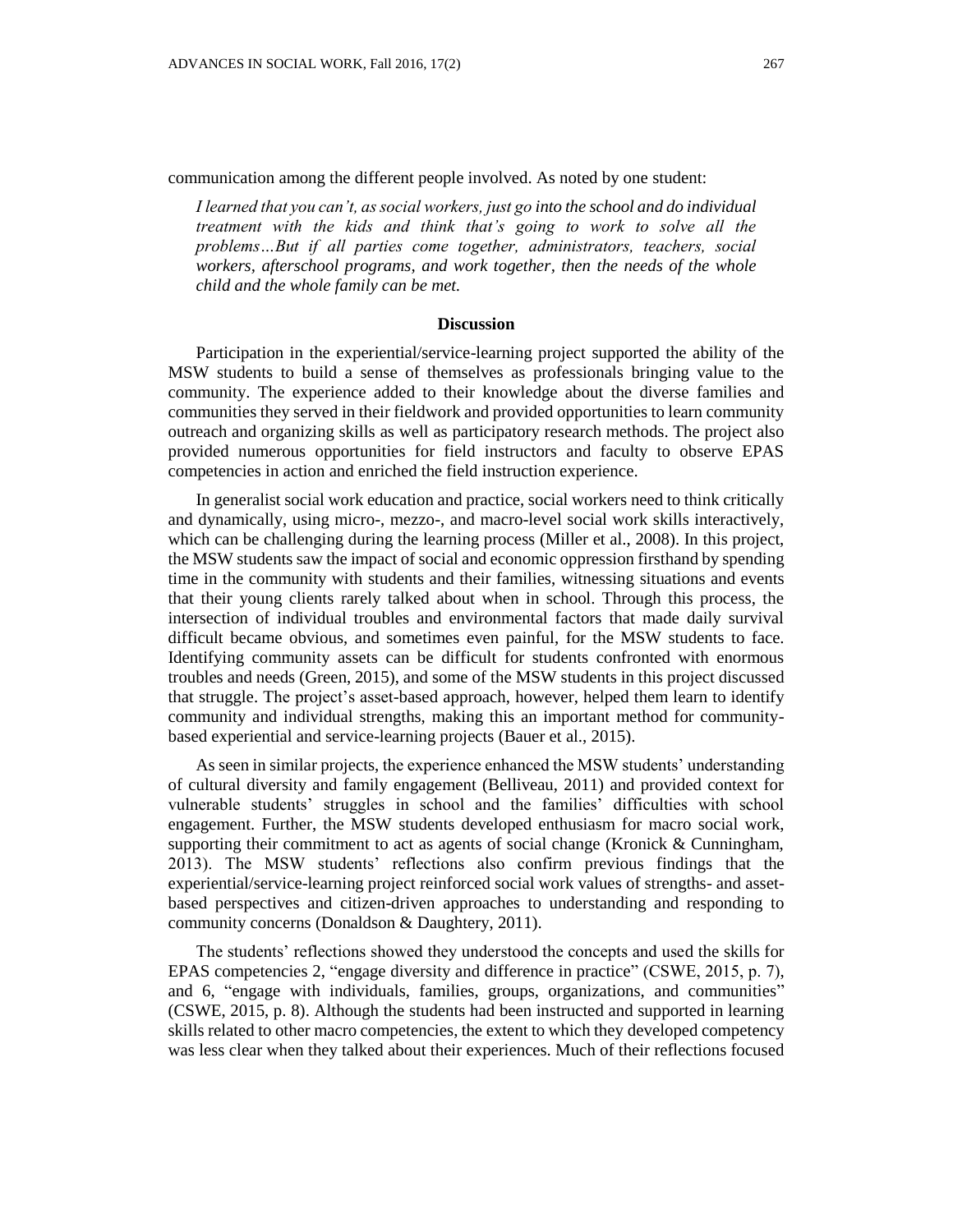on the aspects that had been the most emotionally compelling, emphasizing that their learning was profound, and that connections made with families were poignant. It may be that the emotional development that took place during the learning process overshadowed developing practice skills, or that there was simply not enough time for them to turn their thinking and feeling into action. It is also possible that the competencies were developed but not part of what students chose to share when reflecting on the experience.

All the MSW students came away from the experience clear about the need for social work advocacy to enhance social and economic justice. The project exposed them to what social justice advocacy can look like in practice, providing a foundation for further skill development. It is important to note that, in contrast to other projects (see Rocha, 2000), the MSW students' engagement in policy work and actions to advance human rights and social justice were not as clear as their increased understanding and interest in doing this work. Action for social justice sometimes requires confrontation and willingness to disagree with those in authority. The skills required to do this effectively can feel as though they are in contrast to the engagement and collaborative strategies used in community development and may need differentiated field instruction for optimal skill development (Hardina & Obel-Jorgensen, 2009).

The MSW students' complex connections with the diverse families and community members encouraged them to advocate for families in the schools and helped them understand policy and develop commitments to advance social justice. One aspect that was not mentioned by MSW students, but which made an impact on a project supervisor (and co-author), was the importance of discussions around language in debriefing sessions with MSW students. Schools require the use of Standard American English (SAE), which was often not used by the families contacted through the outreach. MSW students and their supervisors explored the possibility that the demand to use SAE could be experienced as a tool of hegemony by some families and the choice to use ethnic-identified English could be a form of healthy resistance (see Cunningham, 2014). Considering that MSW students were all very successful in scholarly pursuits and valued ways of knowing and communicating that were rewarded in academia, these insights were valuable in preparing them to move beyond the academy and into social work practice.

By collecting, analyzing, and interpreting data at each step of the family engagement process, consistent with similar projects (Shannon, Kim, & Robinson, 2012), the MSW students were able to experience research-in-action making the empirical process accessible and relevant. Although others have found that engagement in experiential learning increased social work students' competency in practice-informed research and research-informed practice (Jacobson & Goheen, 2006; Shaw et al., 2012), the evidence here was not clear. The PI observed the students using the related skills during the project, but they did not reflect on this in the follow-up. Again, the emotional impact of the experience may have outshone reflections on research. It is also possible, however, that following their participation in the project, research concepts were not retained or seemed less relevant than other aspects of practice.

There are limitations to assessing EPAS competencies though the process of semistructured interviews asking MSW students to reflect on their learning. The emotional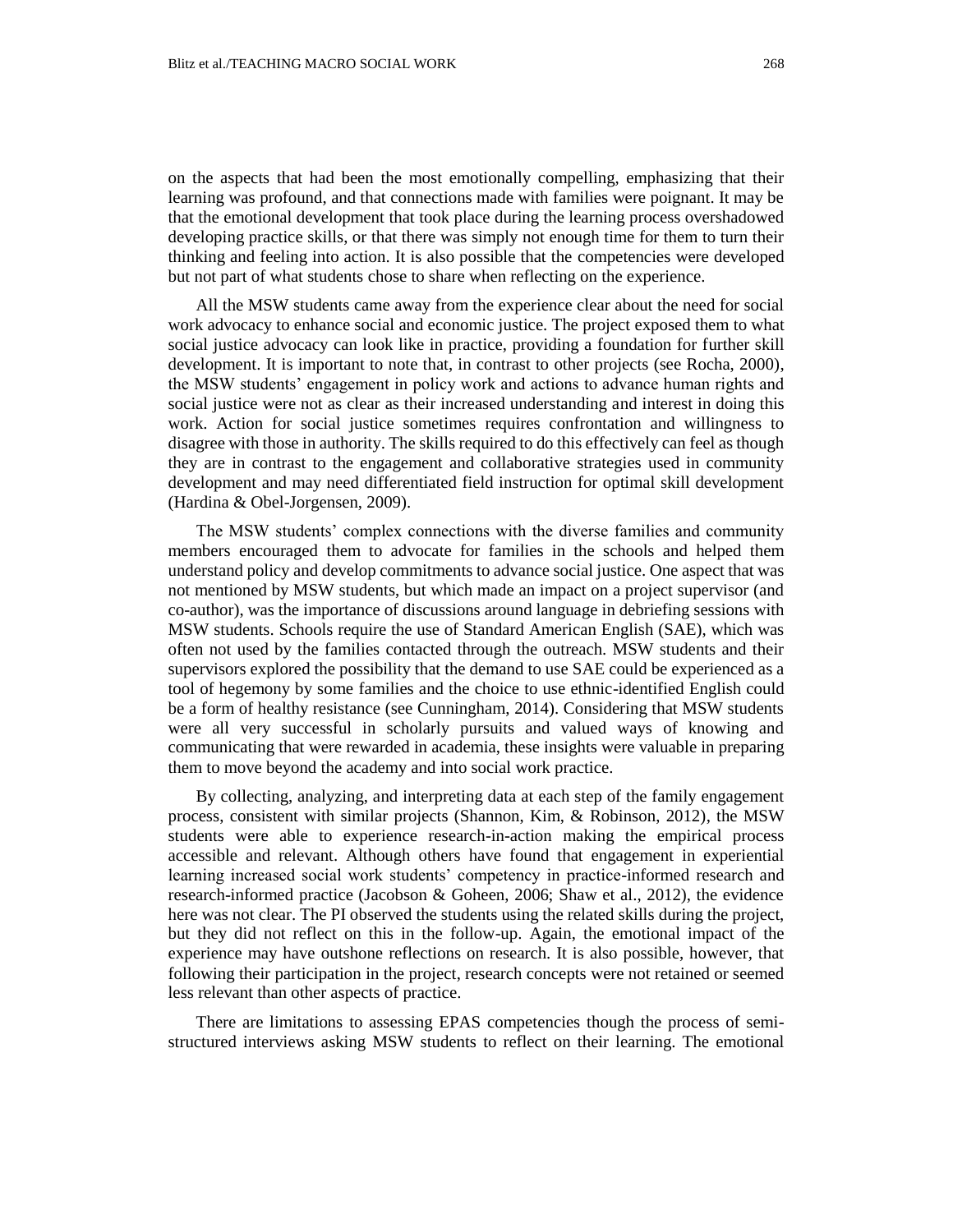impact of the experience may have ultimately been more memorable, and overall professional development more meaningful, than the specific skills acquired. All the MSW students in this project received strong positive feedback from their field instructors, and field evaluations showed that they did ultimately develop all the EPAS social work competencies. It may be that it was difficult to discern where and how specific skills were learned since they were used across multiple practice areas. It is also possible, however, that some competencies developed in field were not retained if they were not currently being used. Pre- and post-test measures, with follow-up once the former students were in professional practice, is needed to better clarify the learning and retention of the full range of social work competencies.

Beyond the benefits to the MSW students, the project had other benefits as well. Linking the project with faculty service and research provided seamless connections that enhanced community service, faculty research, and student learning simultaneously (Flinders, Nicholson, Carlascio, & Gilb, 2013). School-university partnerships seeking innovative solutions to complex problems may take years to develop as they achieve implementation milestones that add depth and capacity to services and program innovation (Anderson-Butcher et al., 2010). All three school districts remain actively involved with the school-university partnership work. Social work faculty and MSW student support is central to this process, and each district has multiple faculty-led projects, some of which have resulted in university faculty, school personnel, and community partners co-authoring scholarly papers and making joint presentations at professional conferences. Faculty continue to be engaged in consultation, professional development, and service-learning projects that work with social work field placements to enhance students' mastery of social work competencies. The project also points to the potential of school-university partnerships involving MSW field students to help bridge the gaps in school-family partnerships, particularly in diverse and low-income communities.

## **References**

- Anderson-Butcher, D., Lawson, H. A., Iachini, A., Bean, G., Flaspohler, P. D., & Zulling, K. (2010). Capacity-related innovations resulting from the implementation of a community collaboration model for school improvement. *Journal of Educational and Psychological Consultation, 20*, 257–287. doi[:http://dx.doi.org/10.1080/10474412.2010.500512](http://dx.doi.org/10.1080/10474412.2010.500512)
- Baquedano-López, P., Alexander, R. A., & Hernandez, S. J. (2013). Equity issues in parental and community involvement in schools: What teacher educators need to know. *Review of Research in Education, 37*, 149-182. doi[:http://dx.doi.org/10.3102/0091732X12459718](http://dx.doi.org/10.3102/0091732X12459718)
- Bauer, T., Kniffin, L. E., & Priest, K. L. (2015). The future of service-learning and community engagement: Asset-based approaches to student learning in first-year courses. *Michigan Journal of Community Service Learning, 22*(1), 89-92.
- Belliveau, M. (2011). Interdisciplinary service-learning: Building student competencies through the cross-cultural parent groups project. *Advances in Social Work, 12*(1), 79- 93.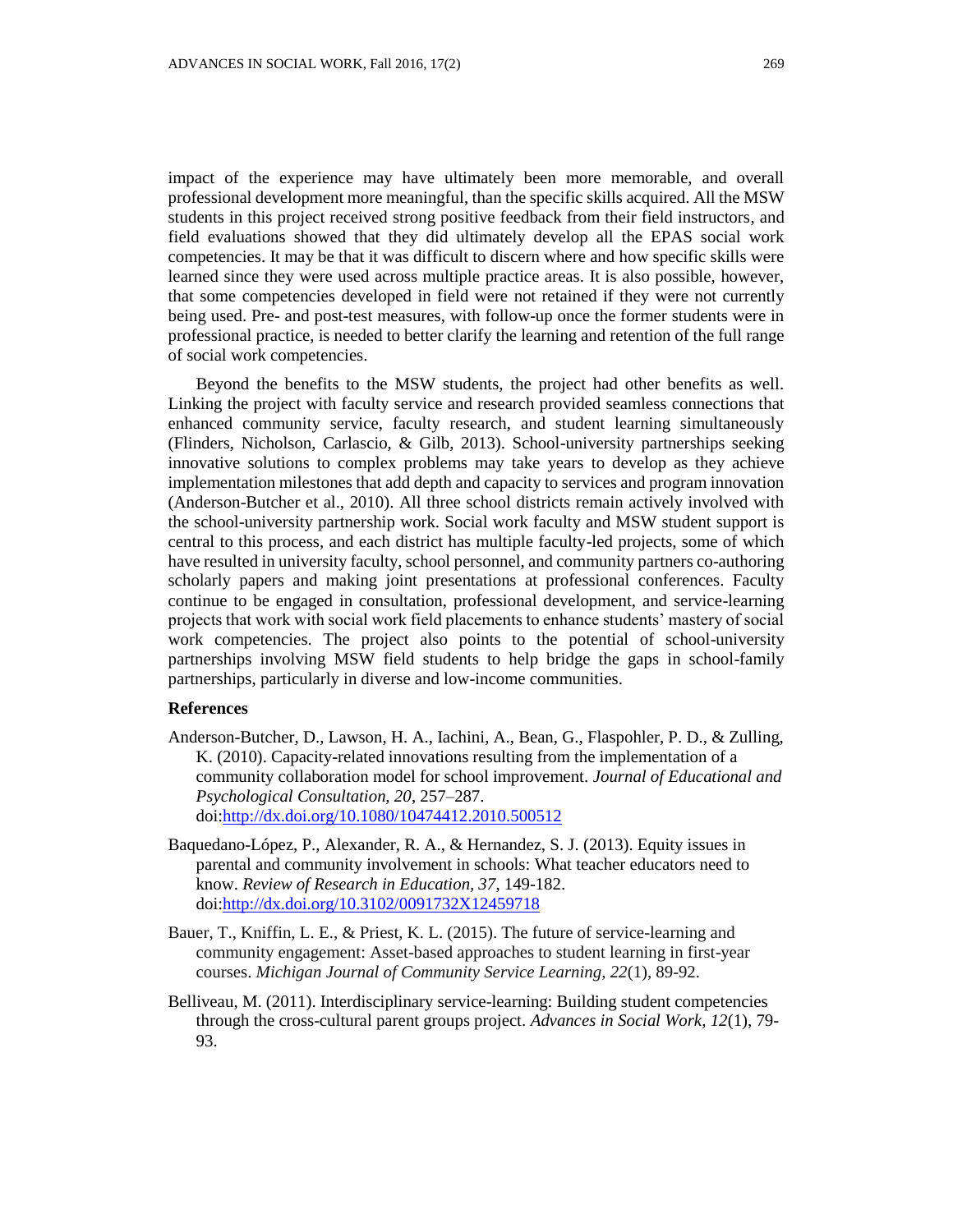- Bermúdez Parsai, M., González Castro, F., Marsiglia, F. F., Harthun, M. L., & Valdez, H. (2011). Using community-based participatory research to create a culturally grounded intervention for parents and youth to prevent risky behaviors. *Prevention Science, 12*, 34-47. doi[:http://dx.doi.org/10.1007/s11121-010-0188-z](http://dx.doi.org/10.1007/s11121-010-0188-z)
- Berg, B. L., & Lune, H. (2012). *Qualitative research methods for the social sciences*. Upper Saddle River, NJ: Pearson.
- Blitz, L. V., Kida, L., Gresham, M., & Bronstein. L. (2013). Prevention through collaboration: Family engagement with rural schools and families living in poverty*. Families in Society, 94*(3), 157–165. doi[:http://dx.doi.org/10.1606/1044-3894.4306](http://dx.doi.org/10.1606/1044-3894.4306)
- Bringle, R. G, & Steinberg, K. (2010). Educating for informed community involvement. *American Journal of Community Psychology, 46*, 428–441. doi[:http://dx.doi.org/10.1007/s10464-010-9340-y](http://dx.doi.org/10.1007/s10464-010-9340-y)
- Carey, L. A. (2007) Teaching macro practice. *Journal of Teaching in Social Work, 27*(1- 2), 61-71. doi[:http://dx.doi.org/10.1300/J067v27n01\\_04](http://dx.doi.org/10.1300/J067v27n01_04)
- Cheek, T., Rector, K., & Davis, C. (2007). The Clothesline Project: An experiential learning project with MSW students. *Journal of Teaching in Social Work, 27*(1/2), 141-154. doi[:http://dx.doi.org/10.1300/J067v27n01\\_09](http://dx.doi.org/10.1300/J067v27n01_09)
- Council on Social Work Education. (2015). *2015 Educational policy and accreditation standards for baccalaureate and master's social work programs.* Retrieved from <http://www.cswe.org/File.aspx?id=81660>
- Cramer, E. P., Ryosho, N., & Nguyen, P. V. (2012). Using experiential exercises to teach about diversity, oppression, and social justice. *Journal of Teaching in Social Work, 32*, 1–13. doi[:http://dx.doi.org/10.1080/08841233.2012.637463](http://dx.doi.org/10.1080/08841233.2012.637463)
- Cunningham, J. M. (2014). Literacy and identity when approximating African American language on social network sites. *Journal of Literacy and Technology, 15*(2), 54-77.
- Donaldson, L. P., & Daughtery, L. (2011). Introducing asset-based models of social justice into service learning: A social work approach. *Journal of Community Practice, 19*(1), 80-99. doi[:http://dx.doi.org/10.1080/10705422.2011.550262](http://dx.doi.org/10.1080/10705422.2011.550262)
- Ely, M., Anzul, M., Friedman, T., Garner, D., & Steinmetz, A. M. (1996). *Doing qualitative research: Circles within circles*. Bristol, PA: Falmer Press, Taylor & Francis.
- Ennis, G., & West, D. (2010). Exploring the potential of social network analysis in assetbased community development practice and research. *Australian Social Work, 63*(4), 404-417. doi[:http://dx.doi.org/10.1080/0312407X.2010.508167](http://dx.doi.org/10.1080/0312407X.2010.508167)
- Eyler, J. (2009). The power of experiential education. *Liberal Education, 95*(4), 24-31.
- Faulkner, S. S., & Faulkner, C. A. (2014). *Research methods for social workers: A*  practice-based approach (2<sup>nd</sup> ed.). Chicago, IL: Lyceum.
- Flinders, B. A., Nicholson, L., Carlascio, A., & Gilb, K. (2013). The partnership model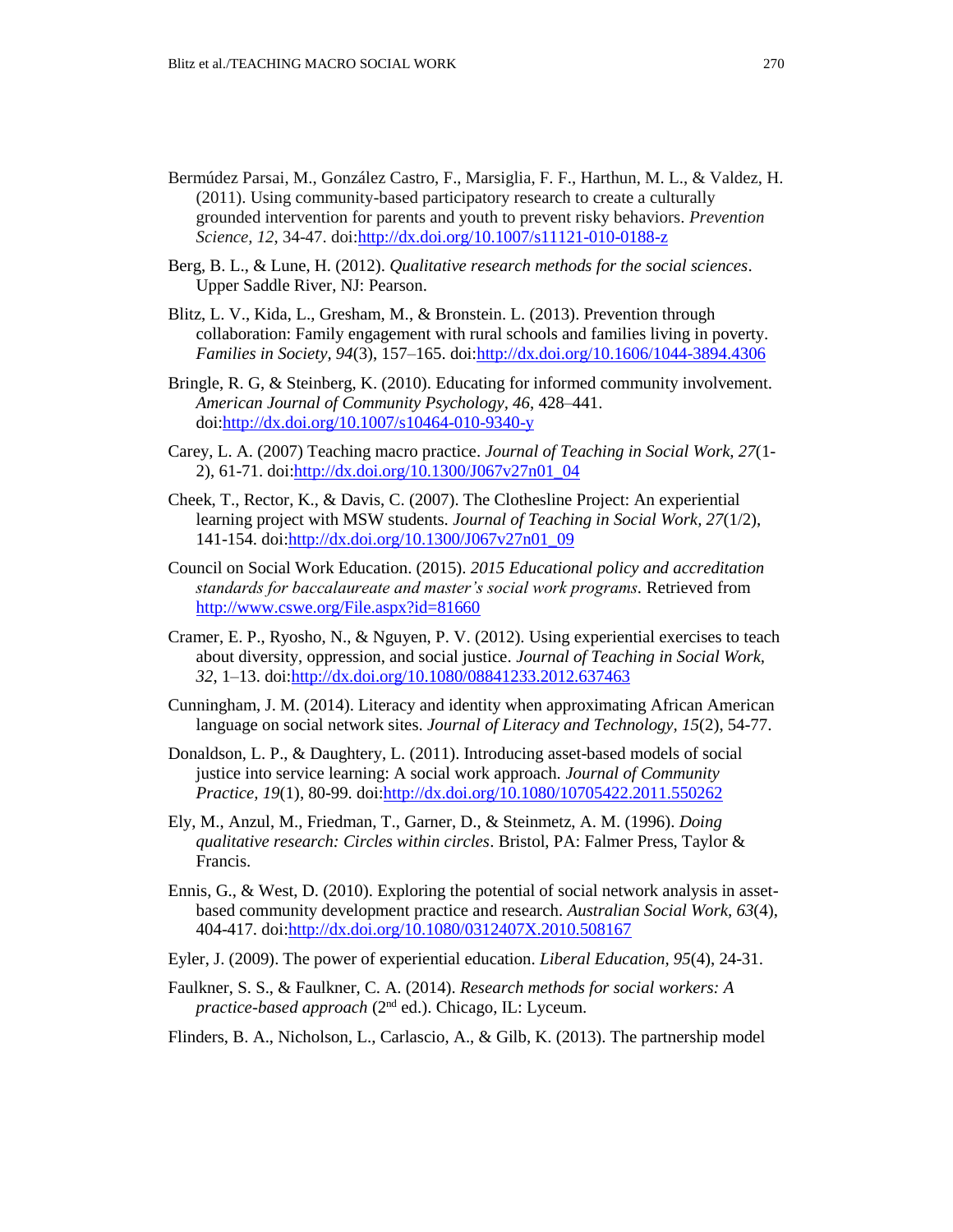for service-learning programs: A step-by-step approach. *American Journal of Health Sciences, 4*(2), 67-77. doi[:http://dx.doi.org/10.19030/ajhs.v4i2.7760](http://dx.doi.org/10.19030/ajhs.v4i2.7760)

- Green, T. L. (2015). Places of inequality, places of possibility: Mapping ''opportunity in geography'' across urban school-communities. *Urban Review, 47*, 717–741. doi <http://dx.doi.org/10.1007/s11256-015-0331-z>
- Guba, E. (1981). Criteria for assessing the trustworthiness of naturalistic inquiries. *Educational Communication and Technology, 29*, 75-91.
- Hardina, D., & Obel-Jorgensen, R. (2009). Increasing social action competency: A framework for supervision. *Journal of Policy Practice, 8*, 89–109. doi[:http://dx.doi.org/10.1080/15588740902740074](http://dx.doi.org/10.1080/15588740902740074)
- Harkavy, I., Hartley, M., Axelroth Hodges, R., & Weeks, J. (2013). The promise of university-assisted community schools to transform American schooling: A report from the field, 1985–2012. *Peabody Journal of Education, 88*(5), 525-540. doi[:http://dx.doi.org/10.1080/0161956X.2013.834789](http://dx.doi.org/10.1080/0161956X.2013.834789)
- Jacobson, M., & Goheen, A. (2006). Engaging students in research: A participatory BSW program evaluation. *The Journal of Baccalaureate Social Work, 12*(1), 87-104.
- Jones, P. (2009). Teaching for change in social work: A discipline-based argument for the use of transformative approaches to teaching and learning. *Journal of Transformative Education, 7*(1), 8-25. doi[:http://dx.doi.org/10.1177/1541344609338053](http://dx.doi.org/10.1177/1541344609338053)
- Karbach, J., Gottschling, J., Spengler, M., Hegewald, K., & Spinath, F. M. (2013). Parental involvement and general cognitive ability as predictors of domain-specific academic achievement in early adolescence. *Learning and Instruction, 23*, 43-51. doi[:http://dx.doi.org/10.1016/j.learninstruc.2012.09.004](http://dx.doi.org/10.1016/j.learninstruc.2012.09.004)
- Kretzmann, J., & McKnight, J. (1993). *Community building from the inside out: A path toward finding and mobilizing a community's assets*. Skokie, IL: ACTA Publication.
- Kronick, R. F., & Cunningham, R. B. (2013). Service-learning: Some academic and community recommendations. *Journal of Higher Education Outreach and Engagement, 17*(3), 139-152.
- Lemieux, C. M., & Allen, P. D. (2007). Service learning in social work education: The state of knowledge, pedagogical practicalities, and practice conundrums. *Journal of Social Work Education, 43*(2), 309-326. doi[:http://dx.doi.org/10.5175/JSWE.2007.200500548](http://dx.doi.org/10.5175/JSWE.2007.200500548)
- Miller, S. E., Tice, C. J., & Harnek Hall, D. M. (2008). The generalist model: Where do the micro and macro converge? *Advances in Social Work, 9*(2), 79-90.
- National Alliance of Children's Trust and Prevention Funds. (n.d.). *Community café: Changing the lives of children through conversations that matter*. Retrieved from [http://www.thecommunitycafe.com/documents/CC\\_FAQ.pdf](http://www.thecommunitycafe.com/documents/CC_FAQ.pdf)
- Phillips, A. (2011). Service-learning and social work competency-based education: A 'goodness of fit'? *Advances in Social Work, 12*(1), 1-20.